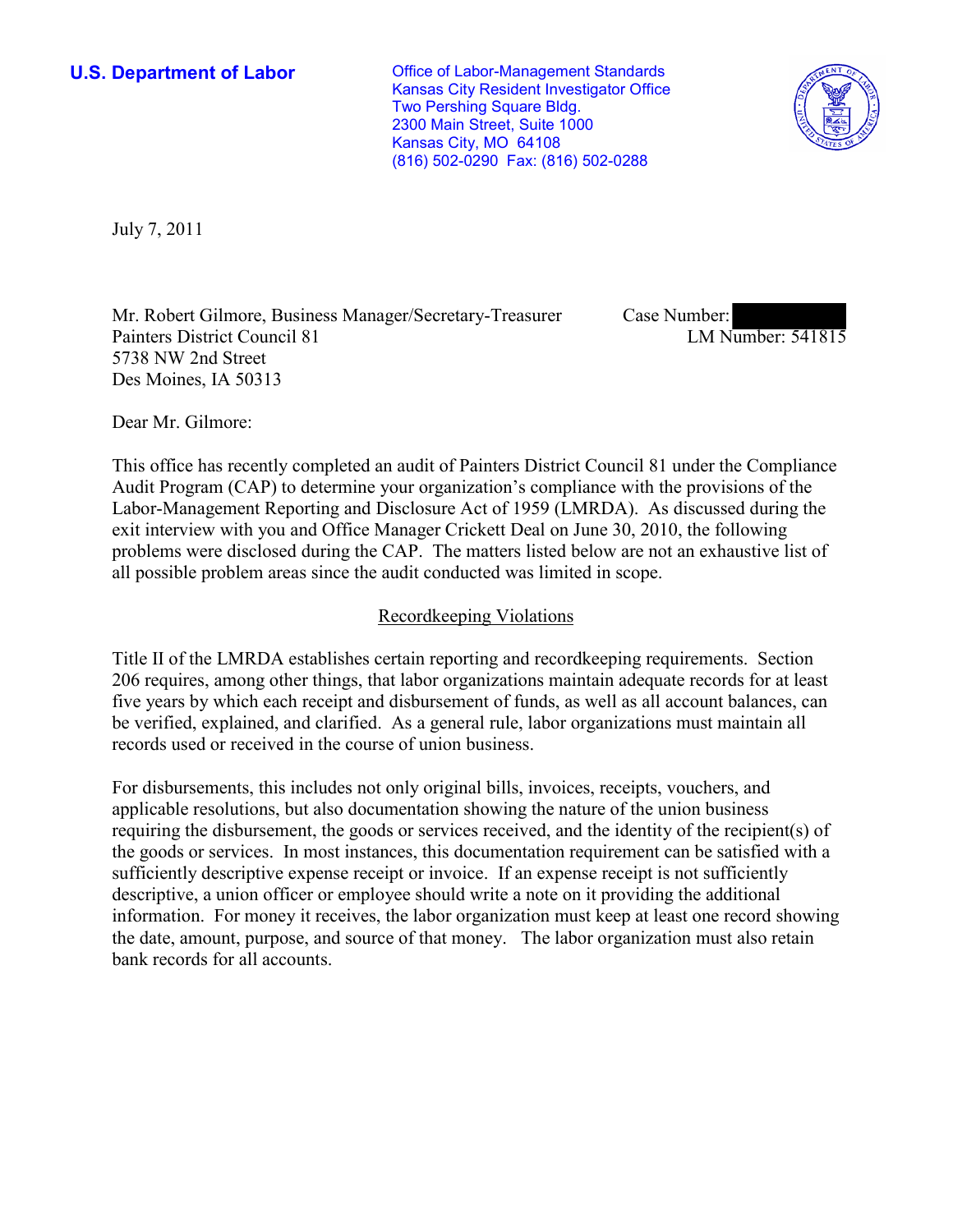The audit of District Council 81's 2010 records revealed the following recordkeeping violation:

# Cell Phone Policy

As we discussed during the exit interview, the audit revealed that District Council 81 does not have a clear policy regarding payments for cell phones assigned to and used by Council officers. OLMS recommends that unions adopt written guidelines concerning such matters. You agreed during our exit interview to remedy this either through an addition to your by laws or by notation in your membership meeting minutes.

Based on your assurance that District Council 81 will retain adequate documentation in the future, OLMS will take no further enforcement action at this time regarding the above violation.

# Reporting Violations

The audit disclosed a violation of LMRDA Section 201(b), which requires labor organizations to file annual financial reports accurately disclosing their financial condition and operations. The Labor Organization Annual Report Form LM-2 filed by District Council 81 for fiscal year ending June 30, 2010, was deficient in that:

### Fund Transfers

Because District Council 81 officers are also members of their home locals, administrative dues are still paid by these officers to the district council. These dues are automatically deducted from the officers salary checks and paid to the council. Because these funds never actually leave the accounts of the district council, for the purposes of the Form LM-2 report, they should not be counted as new receipts and disbursements but fund transfers. We discussed this during the exit interview and you understood how this could artificially inflate the district council's receipts and disbursements for the report. We talked about how the current system is necessary for your internal records for per capita tax payments, which is fine, it just needs to be reported as fund transfers on the LM-2 report which you agreed to do in the future.

I am not requiring that District Council 81 file an amended LM report for 2010 to correct the deficient item, but District Council 81 has agreed to properly report the deficient item on all future reports it files with OLMS.

### Other Issues

### Use of Signature Stamp

During the audit, you advised that it is District Council 81's practice for you to review and sign all union checks and then Ms. Deal stamps the signature of President Mark Myers on the checks. You indicated that no one but you and Ms. Deal reviews the checks before they are issued. The District Council checking account requires two signatures for a check to be negotiated. The two signature requirement is an effective internal control of union funds. Its purpose is to attest to the authenticity of a completed document already signed. However, the use of a signature stamp